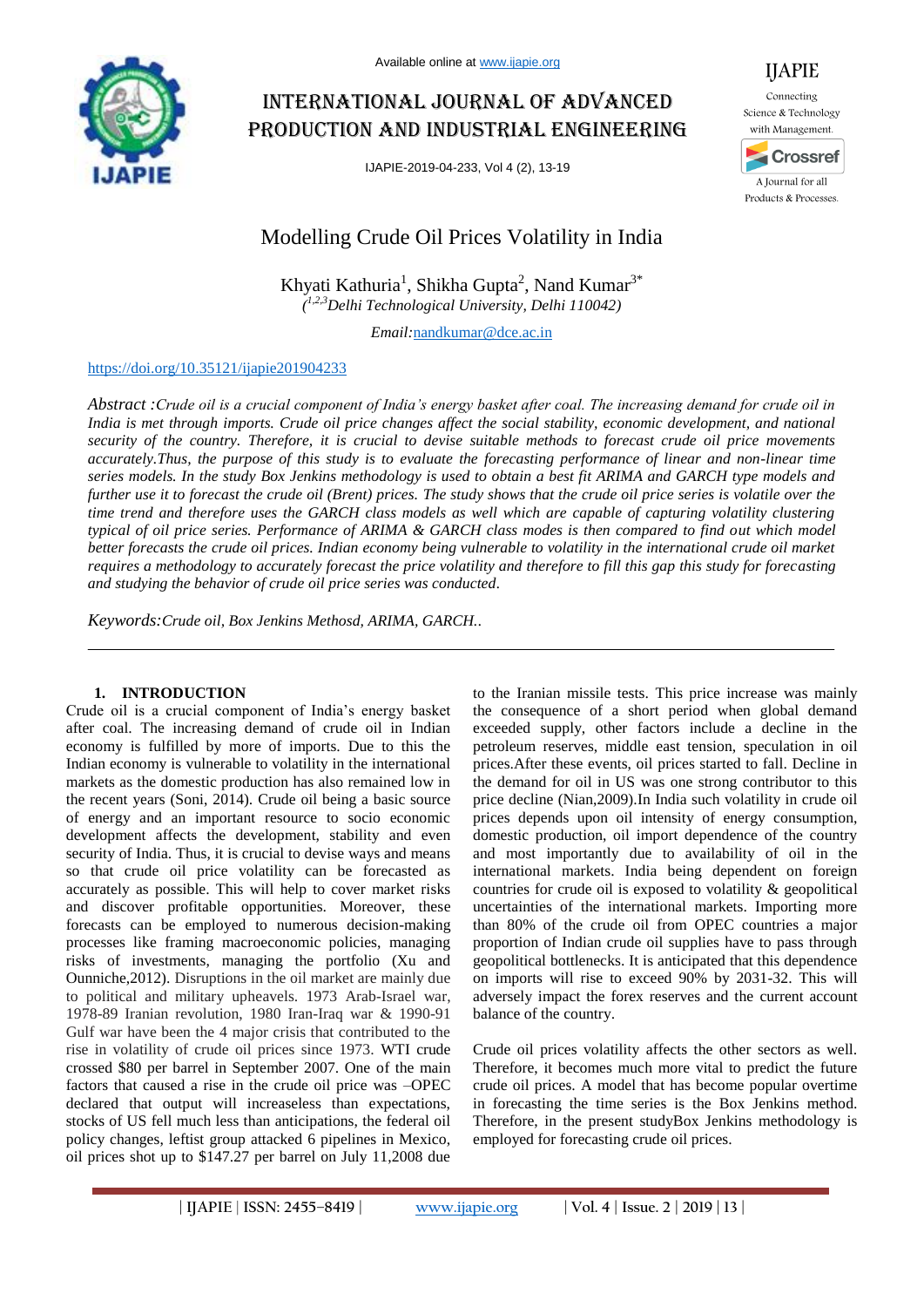The remaining paper is organized as- Section 2 contains the review of literature on oil price forecasting. Section 3 presents the data definitions and forecasting methodology. Section 4 presents empirical results of comparative study of linear and non-linear models. Section 5 concludes the paper and makes suggestions for further investigation.

Against this background, main objectives of the present paper are as follows:

1. To study the behavior of crude oil price series and returns.

2. Toevaluate the forecasting performance of the linear model i.e. ARIMA and non-linear model i.e. GARCH classmodels.

## **2. LITERATURE REVIEW**

Given the importance of crude oil prices in the economy this issue of crude oil price forecasting has been considered by governments, investors, analysts and academicians. Widely used models in the literature are GARCH models as capturing volatility clustering or pooling, leverage effects & leptokurtosis are peculiar features of the GARCH model. Studies use several performancecriterions like goodness of fit, correct sign, mean squared error, percentage change of correct direction change prediction, mean error for comparing the forecasting performance of different competing models.A study forecasted the volatility of WTI crude, heating oil, unleaded gasoline, natural gas. He used linear regression, VAR, AR, GARCH, state space models & used MSE, MAE & Theil U as criterion to assess the forecasting performance of these models. The results were inconsistent due to the unidimensional nature of the rankings (Sadorsky,2006).Another study usedGARCH type models and implied volatility models&forecasted daily WTI future prices' volatility. However, in empirical results inconsistency was found in their performances on the basis of differentmeasures (e.g. MAE, MSE) and statistical tests (e.g. regression-basedtest for biasedness)(Agnolucci,2009).

In this study the existing literature on crude oil prices forecasting using linear and non-linear models has been broadly classified into 3 main types on the basis of models used in forecasting crude oil prices.

# *GARCH (type) Models*

There is abundant literature available on GARCH type models for forecasting crude oil price movements as these models have apparent advantages in capturing time sensitive volatility (Fan et al2008b; Agnolucci,2009). The existing literature using GARCH type models is tabulated as follows:

| <b>Authors</b>      | <b>Literature</b><br>contributions                                                               | <b>Models</b> used                                                                                                                                     | <b>Performance</b><br><b>Criterion</b> used                   | <b>Major findings</b>                                                                                                                                              |
|---------------------|--------------------------------------------------------------------------------------------------|--------------------------------------------------------------------------------------------------------------------------------------------------------|---------------------------------------------------------------|--------------------------------------------------------------------------------------------------------------------------------------------------------------------|
| Sadorsky<br>(2006)  | Forecasted<br>daily<br>volatility in prices of<br>petroleum futures WTI<br>crude, & natural gas. | Random<br>walk,<br>Moving<br>exponentially<br>average,<br>smoothing, linear regression,<br>AR, GARCH, TGARCH,<br>State space, VAR, Bivariate<br>GARCH. | Mean square error,<br>Mean<br>absolute<br>deviation, Theil U. | MA 60 gives best one period<br>forecast, TGARCH works well<br>for heating oil and natural gas<br>volatility, GARCH works well for<br>crude oil &unleaded gasoline. |
| Cheong<br>(2009)    | Investigated<br>time<br>dependent volatility in<br>WTI crude &Europe<br>Brent crude oil.         | <b>Flexible ARCH</b>                                                                                                                                   | likelihood,<br>Log<br>AIC, SIC.                               | In Brent crude FIAPARCH model<br>outperformed the rest. In WTI<br>crude FIGARCH, FIAPARCH<br>were superior.                                                        |
| Kang<br>(2009)      | Studied<br>efficacy<br>of<br>forecasting model for<br>3 crude oil markets-<br>Brent, Dubai WTI.  | GARCH type models like<br>IGARCH,<br>CGARCH,<br>FIGARCH.                                                                                               | MSE, MAE.                                                     | FIGARCH model outperformed<br>only for WTI crude, CGARCH<br>yielded superior forecasting<br>ability.                                                               |
| Wei et al<br>(2010) | They<br>captured<br>the<br>volatility of Brent &<br>WTI.                                         | GARCH class models- Risk<br>metrics, GARCH, IGARCH,<br>GJR, EGARCH<br>APARCH,<br>FIGARCH,<br>FIAPARCH,<br><b>HYGARCH</b><br>models.                    | MSE, MAE.                                                     | No model outperformed all others<br>in case of either Brent or WTI.                                                                                                |

Table 1: Literature Review 1

*Neural network methods* 

Despite merits and demerits neural network methods have also been oftenly used in forecasting crude oil prices. But this technique suffers form problems like overfitting, weak generalization ability. The existing literature on the neural network methods is as follows:

**| IJAPIE** | **ISSN: 2455–8419 | www.ijapie.org | Vol. 4 | Issue. 2 | 2019 | 14 |**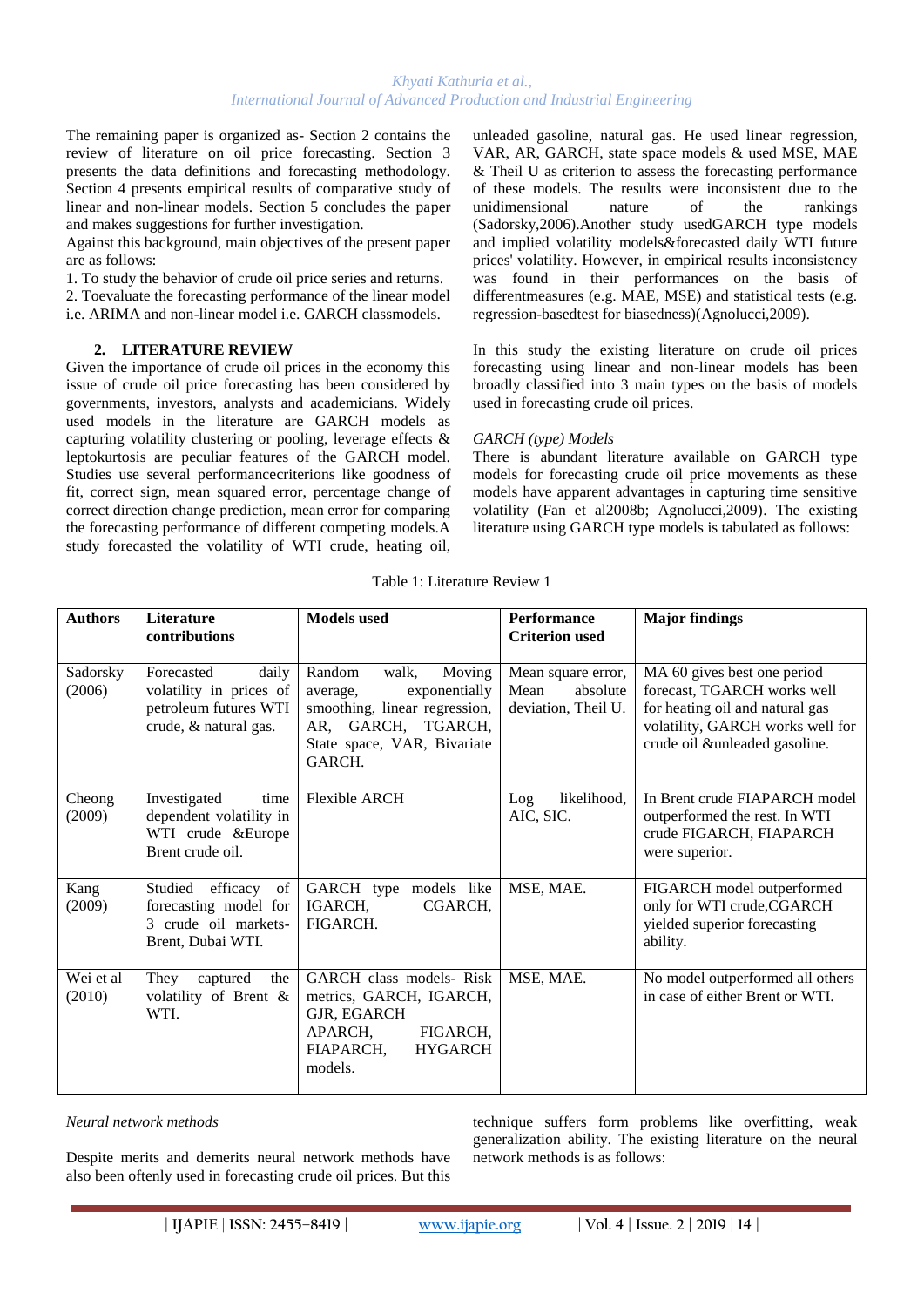# Table 2: . Literature Review 2

| <b>Authors</b>               | <b>Literature contributions</b>                                                                                                                                       | <b>Models</b> used                                                       | <b>Performance</b><br><b>Criterion used</b>                                            | <b>Major findings</b>                                                                                                                  |
|------------------------------|-----------------------------------------------------------------------------------------------------------------------------------------------------------------------|--------------------------------------------------------------------------|----------------------------------------------------------------------------------------|----------------------------------------------------------------------------------------------------------------------------------------|
| Yu et al<br>(2008)           | Empirical<br>Mode<br>Proposed<br>based<br>decomposition<br>neural<br>ensemble<br>network<br>learning<br>paradigm for WTI & Brent crude<br>oil spot price forecasting. | 3-layer<br>feed<br>forward<br>neural<br>model<br>network<br>(FNN).       | RMSE,<br><b>Direction</b><br>prediction stats.                                         | <b>EMD</b><br>based<br>neural<br>ensemble<br>network<br>learning<br>model<br><sup>is</sup><br>superior<br>to<br>single<br>ARIMA model. |
| Ghaffari<br>&Zhare<br>(2009) | Soft computing-basedmethods to<br>predict the WTI crude oil price<br>daily variation.                                                                                 | Adaptive<br>neuro<br>inference<br>fuzzy<br>systems (ANFIS).              | Comparison<br>of<br>predicted oil price with<br>daily actualvariation of<br>oil price. | <b>ANFIS</b><br>has<br>good<br>forecasting performance.                                                                                |
| Azadeh et<br>al $(2012)$     | Artificial neural network & Fuzzy<br>regression (ANN& FR). Based<br>flexible algorithm.                                                                               | ANOVA, Duncan's<br>multiple range test,<br>Spearman<br>correlation test. | MAPE.                                                                                  | ANN outperforms FR.                                                                                                                    |

# *Wavelet technique*

Thirdwavelet technique has excellent performance in terms of accuracy. However, results from a study done by Yousefi et

al (2005) it was found that this technique is sensitive to sample size. The existing literature using wavelet techniques is tabulated as follows:

| <b>Authors</b>                   | Literature contributions                                                                                                              | <b>Models</b> used                       | <b>Performance</b><br><b>Criterion used</b> | <b>Major findings</b>                                                                                    |
|----------------------------------|---------------------------------------------------------------------------------------------------------------------------------------|------------------------------------------|---------------------------------------------|----------------------------------------------------------------------------------------------------------|
| Liang et al<br>(2005)            | algorithm<br>obtained by<br>Genetic<br>pattern matching technique for 1-<br>month forecasting of Brent & WTI<br>crude oil prices.     | Generalized<br>pattern matching<br>model |                                             | Performance<br>Wavelet<br>of<br>technique<br>proved<br>significantly<br>superior<br>to<br>ARIMA & GARCH. |
| Shabri &<br>Shamsuddin<br>(2014) | Novel hybrid integrating<br>wavelet<br>Artificial<br>technique $\&$<br>neural<br>network (WANN) for Brent &WTI<br>crude (daily data). | WANN model.                              | RMSE, MAPE.                                 | WANN model outperformed<br>the regular ANN model-<br>based forecasting in both<br>cases.                 |

As is evident from above the importance of the issue in the present studyan attempt to conduct a time series analysis of forecasting of crude oil Brent prices using a linear model& non-linearmodels were done. As also highlighted above the methods presented in the literature i.e. neural network methods and the wavelet technique has various disadvantages like, local minima, weak generalization capability,overfitting, sensitivity to sample size etc. Therefore, in the present study forecasting Brent crude oil prices using these techniques were not considered and focus was on forecasting crude oil Brent prices using the linear model namely ARIMA and non-linear models namely GARCH& EGARCH and thus comparing their forecasting performance.

# **3. DATA**

Two forms of crude oil generally known as benchmark for prices are West TexasIntermediate (WTI) and Brent Crude Oil. In this paper, the data set consists of Brent crude oil daily prices (spot)obtained from US Energy Information Administration (EIA). The data covers the period ranging from May 20, 1987 toAug20, 2018 which yields 7934 observations.

# **4. ECONOMETRIC METHODOLOGY**

This study used ARIMA& GARCH class models for forecasting future crude oil prices. In the class of linear models Autoregressive integrated moving average (ARIMA) model is chosen because of its capability to represent both stationary &non-stationary time series.But since crude oil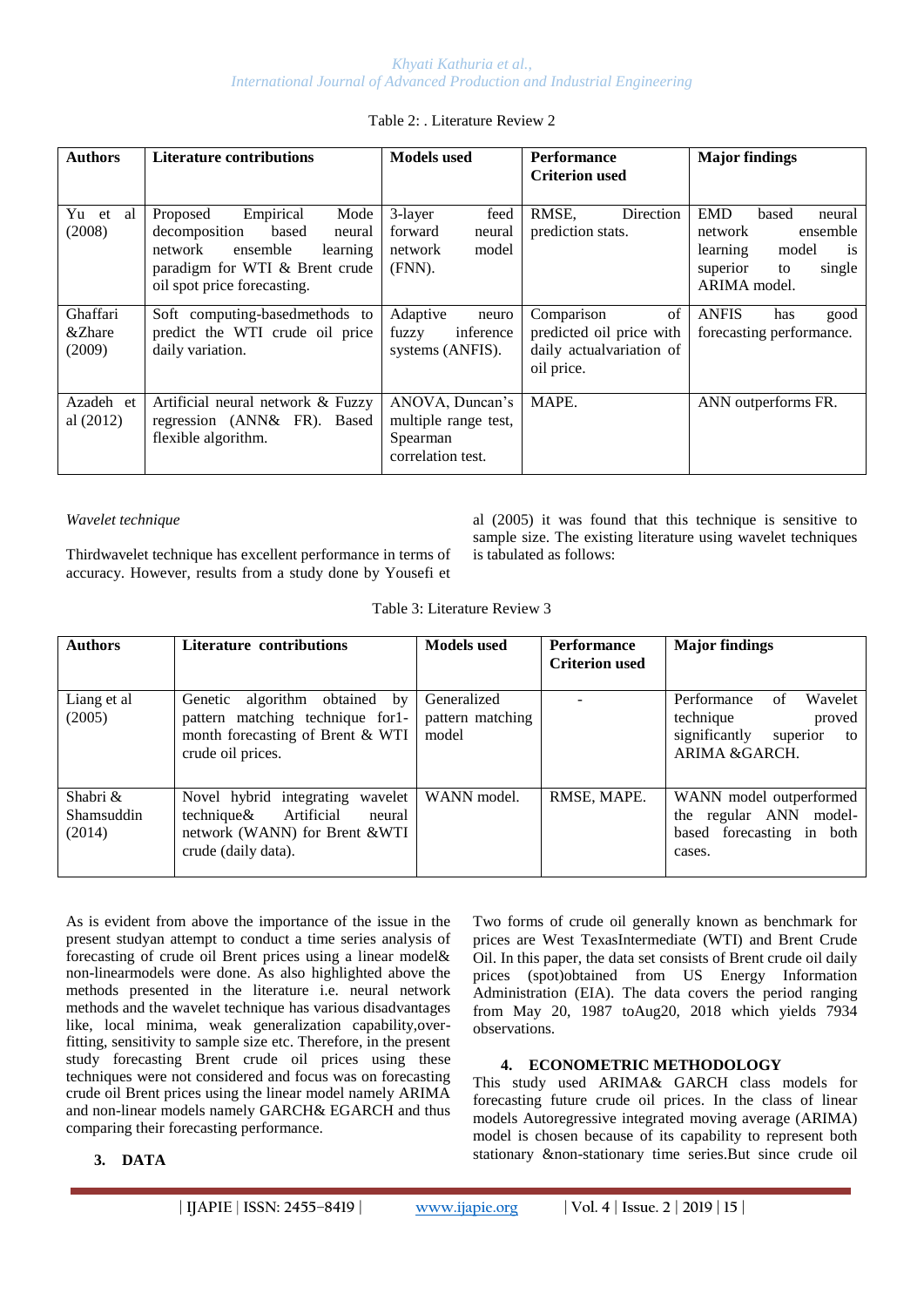price series exhibits volatility over the time trend, a heteroscedasticity approach was used.The performance of GARCH class models is compared to ARIMA model. GARCH class models are capable of capturing volatility clustering in oil prices time series.

#### *Box Jenkins Methodology*

Box Jenkins methodology was used to obtain a best fit model and further used to forecast the crude oil (Brent) prices.It uses a repetitive procedure without assuming any particular pattern in the series to be forecasted. The selected model is then checked to see whether it describes the data series accurately or not.Model fit can be checked through small and randomly distributed residuals. Thebest fit model is obtained which can be used for forecasting (Nian,2009; Enders 2015,pp. 76).

*Autoregressive Integrated Moving Average Models (ARIMA)* ARIMA (Autoregressive Integrated Moving Average Model), mixes the AR (p) and MA (q) models.ARIMA can't be applied to cases where data series is non-stationary and initial log differencing step is applied to remove non-stationarity. Stationarity of the data can be tested by employing a battery of unit root tests viz the Augmented dickey fuller test, Phillip Perron test and KPSS test.

#### *ARCH LMTest*

ARCH LM test given by Engle (1982) is done to avoid efficiency loss. For testing ARCH regression is undertaken up to order q in the residuals against the alternative hypothesis of presence of ARCH effect.Occurrence of ARCH effect in the residualscan be determined by Heteroskedasticity tests.

#### *GARCH Model*

The work is further extended by Bollerslev (1986). The GARCH (q, p) includes both AR and MA components in the heteroscedastic variance. If  $p = 0$  and  $q = 1$ , the ARCH (first order) model is equivalent to a GARCH (1, 0) model. Hence, the GARCH (q, p)reduces to an ARCH (q) modelif all values of $\beta_i$ 's are zero. But considering GARCH model is beneficial as a higher order ARCH model is a prudent GARCH representation which can easily be identified and estimated. Also,all the coefficients in the GARCH equation are positive (Nian, 2009; Enders 2015, pp.128). Here GARCH (1,1) model provides the appropriate fit with smaller number of parameters.

## *EGARCH Model*

The specification for conditional variance in EGARCH model proposed by Nelson (1991)is:

$$
\text{Log}(\sigma_t^2) = \omega + \sum_{j=1}^q \beta_j \log (\sigma_{t-j}^2)
$$

$$
+ \sum_{i=1}^p \alpha_i \left| \frac{\epsilon_{t-i}}{\sigma_{t-i}} \right| + \sum_{k=1}^r \gamma_k \frac{\epsilon_{t-k}}{\sigma_{t-k}}
$$

Where log of the conditional variance (dependent variable)implies that the leverage effect is exponential. Moreover, forecasts of the conditional variance are guaranteed to be nonnegative. The presence of leverage effects can be tested by the hypothesis that  $\gamma_i < 0$ . The impact is asymmetric if  $\gamma_i \neq 0$  (Nian, 2009; Enders, 2015 pp. 156). *Forecasting performance measures* 

The studyuses RMSE, MAE, MAPE, Theil U coefficient to assess the performance of forecasting models(Nian, 2009).

#### **5. EMPERICAL RESULTS**

Figure 1, the time series plot of the crude oil prices from May 20, 1987 to August 20, 2018shows that the price series is subject to large fluctuations and high volatility during the sample period. Also, there is no visible linear trend in the data.Oil prices mainly varied in of \$20 to \$145 per barrel range. The overall plot of the series indicates the absence of linear pattern of changes in the data which may be an early indication of non-linear behavior of oil prices. As discussed above many international factors are said to be responsible for these major oil price disruptions.



Therefore, the original price series cannot be used to estimate and forecast using any models. A stationary series is required for estimating and developing a model. To test for stationarity of daily crude oil price series in the present study a battery of unit root tests is used namely: ADF, PP& KPSS test.

The results in table 1 (see appendix) of stationarity tests clearly show that the null hypothesis of unit root is not rejected at standard significance level (i.e. 5%) therefore the series is non-stationary at level. Thus,the crude oil price series (raw data) has a unit root. In the next stage of analysis, to make the data stationary, first order log difference of the series is computed. Unit root tests on the transformed dataare performed which indicate significance of null hypothesis of unit root tests at standard significance level (i.e. 5% level) and therefore the first order log difference of the daily crude oil (Brent) price series is stationary. As shown in figure 2 most values of prices are spread around 0 mean. Spikes represent high volatility time periods.

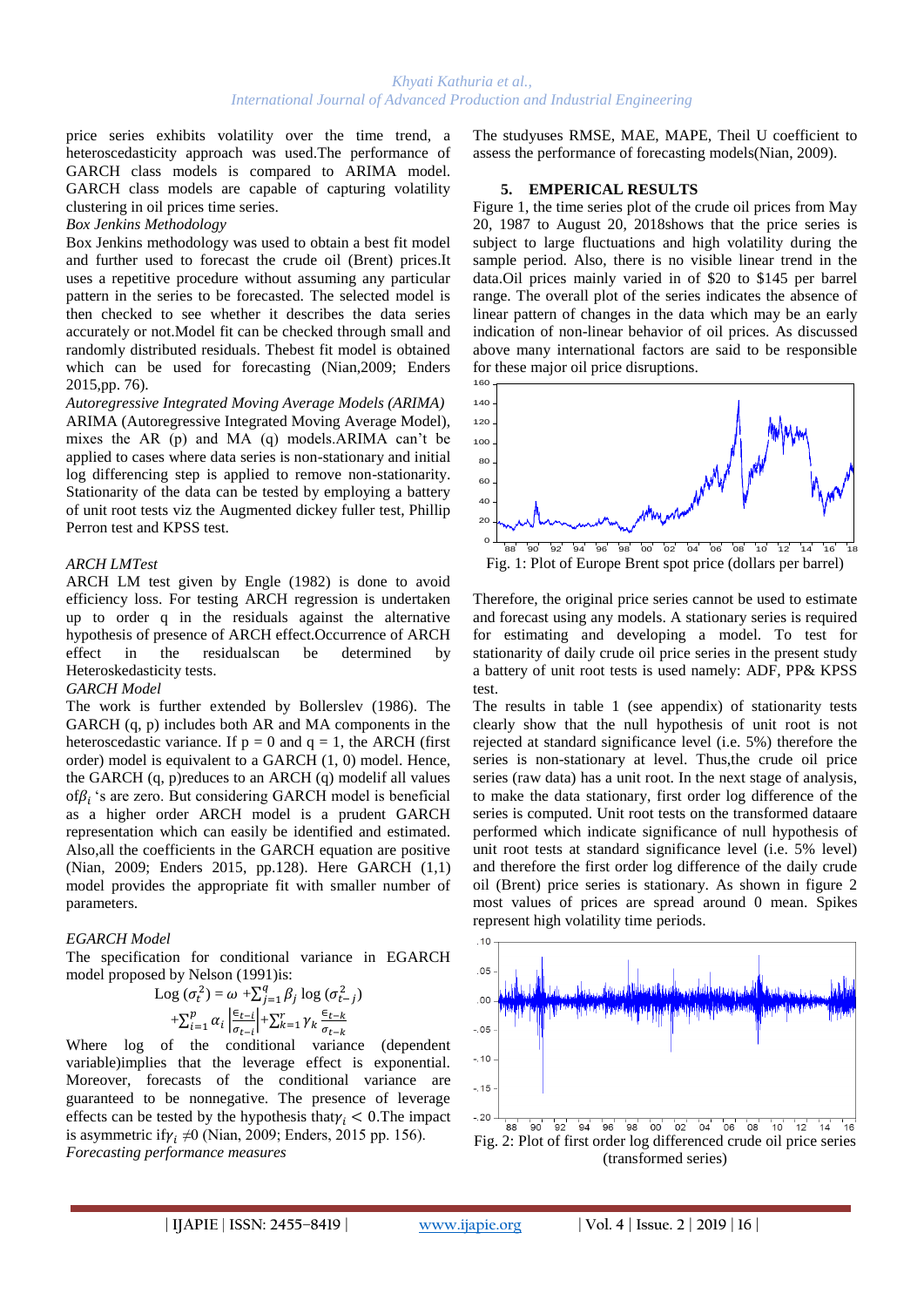#### *Forecasting*

Financial decisions are about long-term commitment of resources whose returns are affected by future events (Brooks, 2008). Thus, today's decisions will impact the future forecasts. Thus, accuracy of those forecasts is likely to bring in higher utility to the economy.Crude oil price series can be forecastedbyusing several statistical methods. However, in this study ARIMA model approach is used for forecasting the crude oil price series and to study the behavior of crude oil price series.

## *Linear model (ARIMA): Model identification*

In the empirical analysis it was tried to fit various ARMA models and choose the best fit model by using the Schwarz Information criteria for model selection. By comparing the SIC values of various ARMA models best fit model is selected as the one with least SIC value. The values on which to fit the ARIMA model are derived by checking the correlogram of the stationary crude oil price series. From the correlogram it can be seen that autocorrelation exists at  $1<sup>st</sup>,6<sup>th</sup>,14<sup>th</sup>$  and  $15<sup>th</sup>$  lag (see table 2). Therefore, ARMA model is fit on various permutations and combinations of these values. The results of the fitted ARMA model are as follows: According to the empirical analysis the best fit model is AR (1) MA (14) but as per the parsimony principle facile models are preferred over complicated ones ceterus paribus (Hanke et al,2001). The objective remains in finding the simplest model which can highlight the attributes of the data well. A model which can fit the data well can be easily withdrawn from a smaller data set, subject to variations in the data arising from random errors. Therefore, the study uses AR (1) MA (6) (ARMA (1, 6)) model for further estimation and forecasting.

## *Parameter Estimation*

After selecting a tentative model, the parameters for the selected model are estimated. In ARIMA it is sought to find the minimum of the squared errors function by using a nonlinear least square(Nian, 2009).

Based on table 3 the best fit ARMA (1, 6) model equation can be written as follows:

 $DLPRICE = 7.39 * 10^{-5} + 0.032DLPRICE_{-1}$  $-0.0272 \varepsilon_{t-6}$  $(0.000111)$   $(0.011227)$   $(0.011230)$ 

From the p-value of the t statistic of the coefficient variables  $AR(p) MA(q)$ , the null hypothesis that the coefficients are equal to 0 is rejected.

## *Diagnostic checking*

Model adequacy can be checked by the method of checking for normality of residuals. It uses Ljung Box Q statistic which follows chi square distribution by considering the grouped size of residual autocorrelation. If the presence of autocorrelation is significant i.e. q statistic has a smaller p value then the model is not adequate & improved satisfactory model is required. The p- values of the Ljung Box Q-statistic are large and therefore do not reject the null hypothesis of no autocorrelation in the residuals series obtained from ARMA model, therefore the model is adequate.

The residuals of the stationary crude oil price series are plotted in Figure  $3 \&$  shows that the residuals are changing overtime. Thus, a volatile series is obtained. In the figure spikes in the residuals show unstable periods of gulf war (1990-91) and 2008 economic crisis.

In the next stage unit root tests are conducted for testing the stationarity of residuals obtained from estimating ARMA (1,6) model namely- Augmented dickey fuller test, Phillips perron unit root test, KPSS test.

The results in table 5(appendix) clearly indicate that null hypothesis of unit root is significant at standard significance level (5%)& thus, all unit root tests collectively conclude that residuals of first order log difference of the crude oil price series estimated using ARIMA model are stationary.

#### *Heteroskedasticity Tests*

It is important to investigate the presence of heteroskedasticity in daily crude oil price series as conditional variance is expected to be not constant over time. Results of ARCH LM test are presented in appendix. Table 6 shows the F statistic and ARCH LM test statistic. F Statistic is 78.563 taken from test equation of residuals squared whose p-value clearly indicates significant F statistic. Thissuggests existence of ARCH effect in the dataand thus provides a rationale for estimating and thereby looking for GARCH effect in the model.

## *Diagnostic checking of residuals*

Another measure to check for presence or absence of autocorrelation is the Q statistic of squared residuals. The Qstatistic is used as a test for whether the series is white noise.The test statistic for testing the null hypothesis that there is no autocorrelation up to order  $\kappa$  is Q-statistic at lag  $\kappa$ . In table 7 p-Values of the Q statistic of the residuals squared obtained from estimating the ARMA (1, 6) model are significant and therefore the null hypothesis of no autocorrelation in the model gets rejected.



In the study, aim is to study the behavior of crude oil price series for India and analyze the forecasting performance of a linear model namely ARIMA on the basis of four performance criteria viz RMSFE, MEA, MAPE and Theil U coefficient. However, it was found that the crude oil price series is volatile over the time trend and therefore the present study suggests to consider the GARCH class models which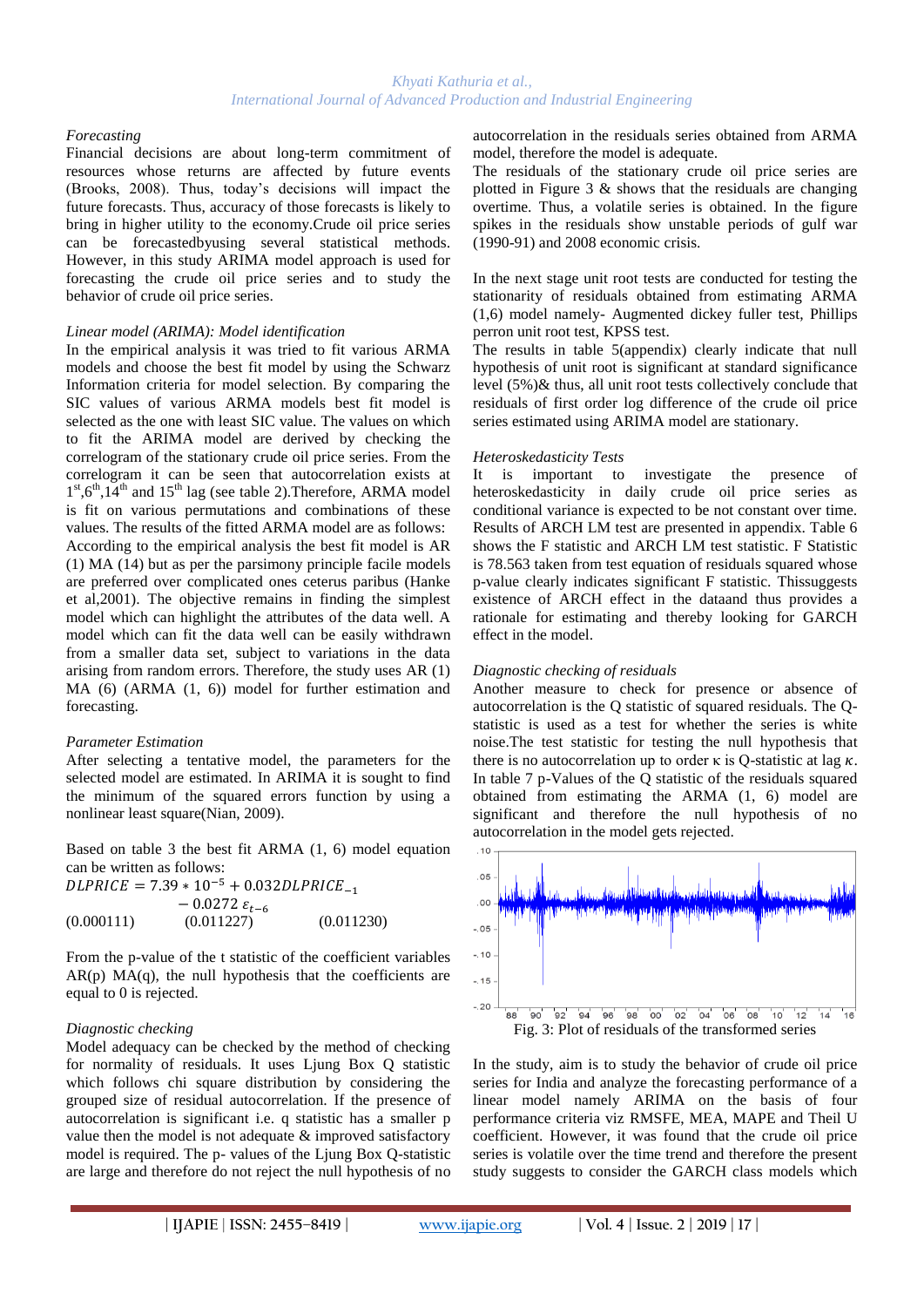are capable of capturingthe volatility clustering in oil price series.



*Figure 4:Forecasting Using ARIMA (1, 1, 6) Model*

## **6. NON-LINEAR MODELS**

*GARCH Model: model identification* 

Sadorsky (2006) suggested GARCH (1,1) model to be superior among GARCH as crude oil prices data was characterized by volatility clustering and leptokurtosis, therefore, GARCH type models are used for giving best forecasts.

## *Parameter Estimation*

 $\overline{\phantom{a}}$ 

Parameter coefficients estimated using the GARCH (1,1) model of the stationary crude oil price series is tabulated as follows:

GARCH (1, 1) model can be written as conditional mean and conditional variance equation as: -

$$
v_t = 0.000129 + 0.00428 y_{t-1}
$$
\n
$$
(8.53*10^{-5})
$$

(0.012177)

$$
\sigma_t^2 = 5.88*10^{-7} + 0.0719 \varepsilon_{t-1}^2 + 0.925 \sigma_{t-1}^2
$$
  
(8.43\*10<sup>-8</sup>) (0.003181) (0.003337)

As estimated in the conditional mean equation (table 8) parameter is  $0.000129 = \mu$  conditional variance equation gives  $\alpha_0 = 5.88 \times 10^{-7}$ ,  $\alpha_1 = 0.0719$  and  $\beta_1 = 0.925$ . DW test in GARCH (1, 1) model estimation is significant since it exceeds 2.

# *Diagnostic Checking of GARCH (1, 1) Model*

Ideally in addition to providing a good fit, all the dynamic aspects of the model of the mean and the model of the variance should be captured by the GARCH model. The estimated residuals should be serially uncorrelated and should not display any remaining conditional volatility. For testing the model of the mean, Ljung box Q statistics of  $\hat{s}_t = \hat{\epsilon}_t / \hat{\sigma}_t$  sequence (standardized residuals) are formed. The null hypothesis that the various Q statistics are equal to zero should not be rejected. To test the remaining GARCH effects, Ljung-Box Q-statistics of the squared standardized residuals are formed. If there is no remaining GARCH effect, null hypothesis should not be rejected that the sample values of the Q-statistics are equal to zero.

After estimating the parameters, in the next stage diagnostic checking for adequacyof GARCH (1, 1) model is conducted. It can be checked from the Q statistic of standardized residuals.

The p-value of Ljung box q statistic value of standardized residuals obtained from GARCH (1,1) model shown in table 9indicates that null hypothesis of no autocorrelation is not rejected and therefore it indicates that GARCH (1,1) model is adequate. Thus, the model is adequate.

#### *ARCH LM Test*

Results of ARCH LM test on the residuals of GARCH (1, 1) model are tabulated in table 6. ARCH LM test for one lag difference on residual squared is 0.1334. Under chi square (1) the p- value of F Statistic clearly indicates insignificance. Therefore, null hypothesis is not rejected and therefore conditional heteroskedasticity is absent in the data.

*Unit Root Test of GARCH residuals*

The results in table 5 clearly indicate that null hypothesis of unit root tests is significant at standard significance level (i.e. 5%) and therefore residual series of the GARCH (1,1) model is stationary.

# *Forecasting Using GARCH (1,1) Model*



# *EGARCH model*

Estimation of the parameter coefficients using the EGARCH model is as follows:

Log 
$$
(\sigma_t^2)
$$
 = (-0.239) + 0.167\* $\left|\frac{\epsilon_{t-1}}{\sigma_{t-1}}\right|$  + (-0.023)\* $\frac{\epsilon_{t-1}}{\sigma_{t-1}}$   
0.987\*Log  $(\sigma_{t-1}^2)$   
(0.014914) (0.005943) (0.003721)  
(0.001339)

Logarithm of conditional variance implies that leverage effect is exponential rather than quadratic. Presence of leverage effect can be tested by the hypothesis testing of the coefficient of  $\frac{\epsilon_{t-1}}{2}$  less than 0. Impact is asymmetric if coefficient of  $\frac{\sigma_{t-1}}{\sigma_{t-1}}$  is not equal to 0. In our analysis since pvalue of c5 is 0 (table 10) which indicates significance therefore null hypothesis of no leverage effect is rejected and thus conclude that leverage effects are present. Thus,it can be concluded that bad news has large impact on volatility than